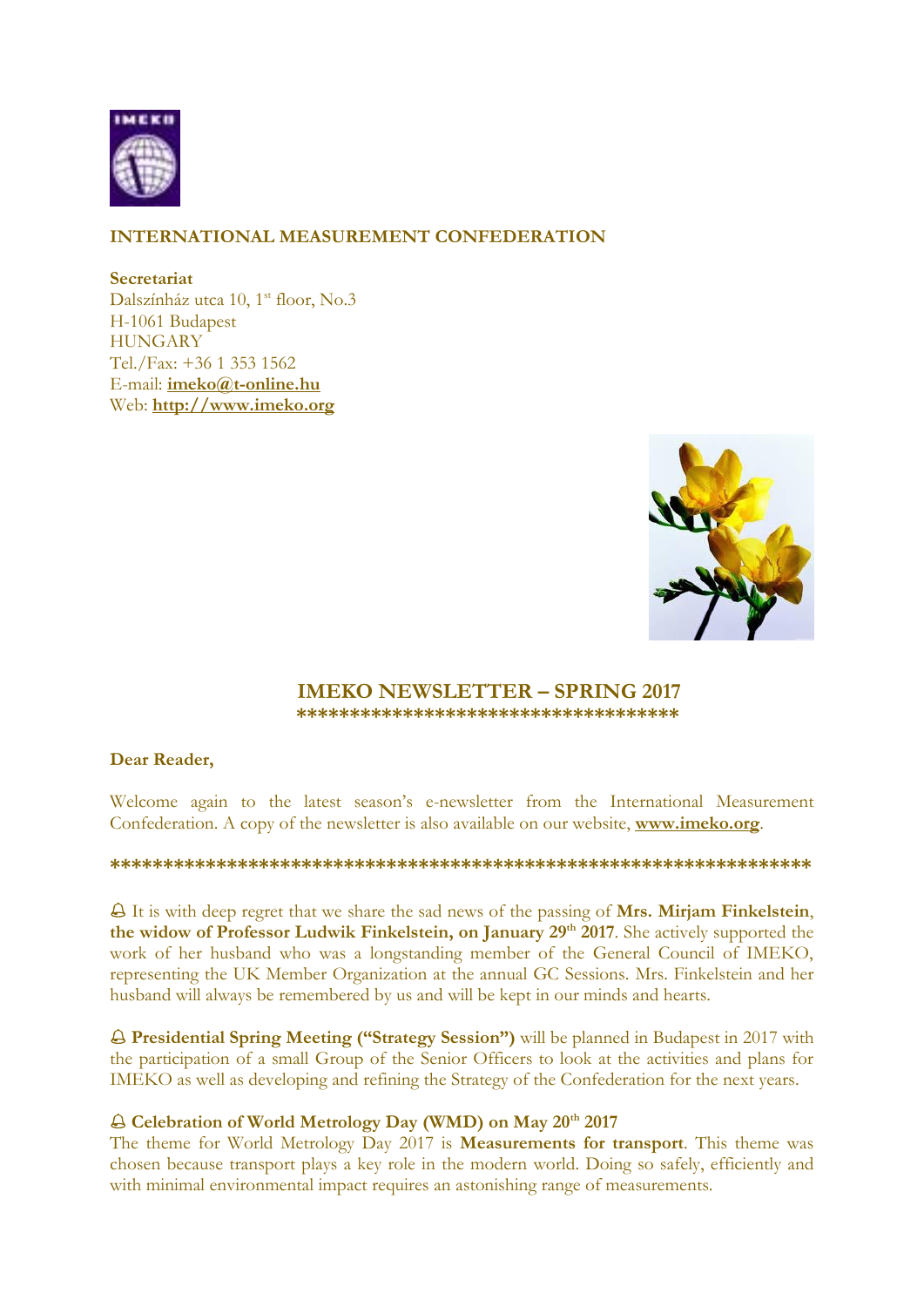Metrology 2017



The 2017 poster was designed by the National Metrology Institute in Colombia **[http://www.worldmetrologyday.org](http://www.worldmetrologyday.org/)**

 **The leading International Measurement Fair, SENSOR + TEST 2017 -** Focus on Networked, Mobile Measuring Technology with its special topic **"Networked Measuring for Mobile Applications"** is slated **for May 30th to June 1st in Nuremberg, Germany** due to the fact that the sensor, measuring and testing systems are continuously gaining in importance in today's networked world.

The AMA Conferences "SENSOR 2017" (18<sup>th</sup> International Conference on Sensors and Measurement Technology) and "IRS<sup>2</sup> 2017" (15<sup>th</sup> International conference on Infrared Sensors & Systems) in parallel to the exhibition will enrich the event with scientific facts and outlooks for the future of this industry.



An overview of the various agendas, programs, and other useful information can be found at the SENSOR+TEST's website at **[www.sensor-test.com](http://www.sensor-test.com/)**.

 **Our South African Member Organization, the National Metrology Institute of South Africa (NMISA) celebrates 70 years of accurate scientific measurement (metrology) and 10 years of their Institute's existence with commemoration events and a significant scientific conference** to be organized near the NMISA premises **in Pretoria from July 31 to August 4 2017**. The local Test & Measurement Conference from July 31 to August 1 2017 is also planned to link to the celebrations and the Intra-Africa Metrology System (AFRIMETS) annual General Assembly and related Technical Committee Meetings will be hosted. This also provides an opportunity to commemorate the Africa Year of Quality. Congratulations to NMISA. **[http://www.nmisa.org](http://www.nmisa.org/)**

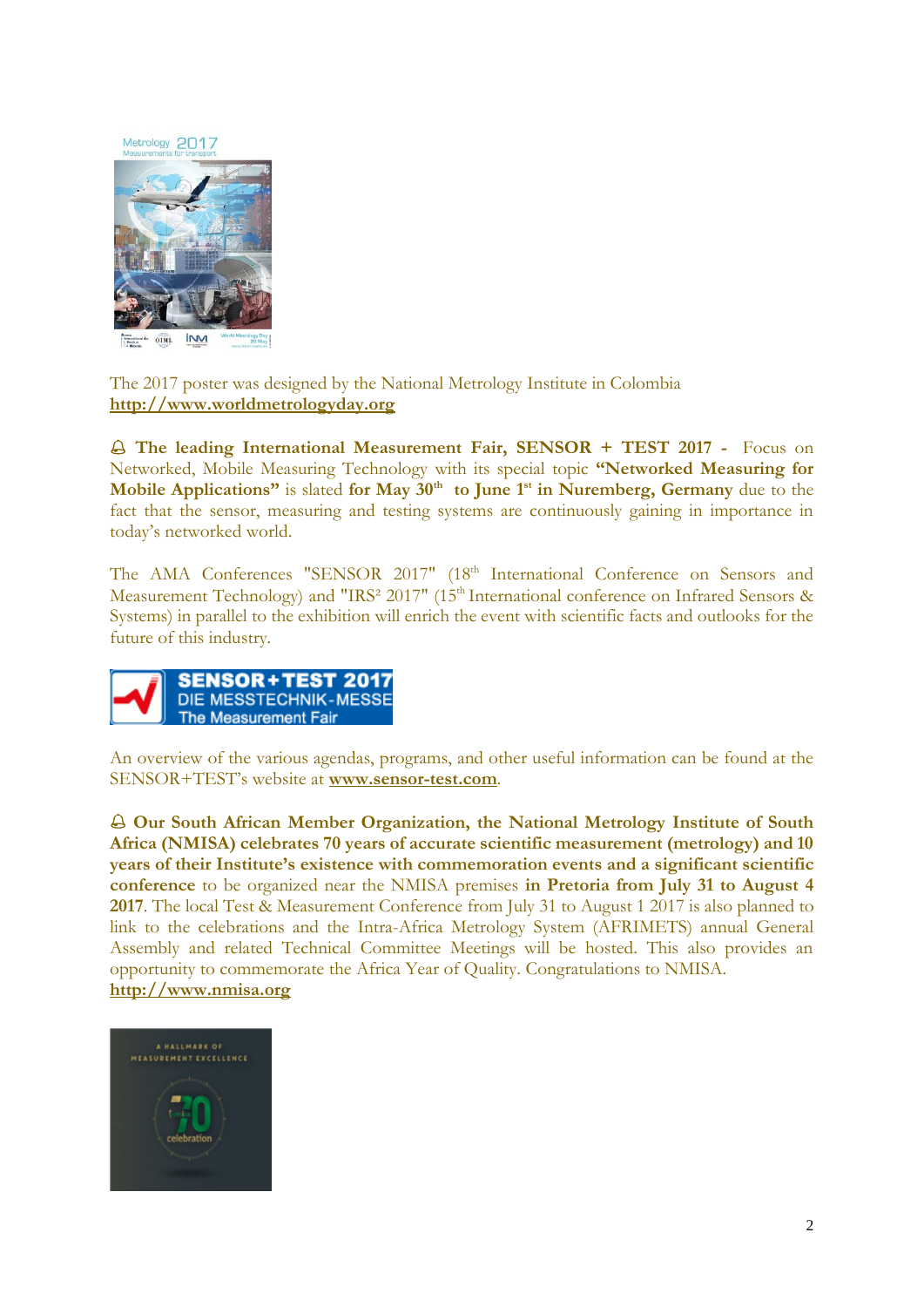**METROFOOD-RI** classified as an emerging project in the ESFRI (European Strategy Forum on Research Infrastructures) Roadmap 2016 will proceed beyond 2017.

METROFOOD-RI Consortium has recently confirmed in many initiatives its important role and its ability to bring together the worldwide major research capabilities in the specific sector, and that has been demonstrated in particular by ENEA (Italian National Agency for New Technologies, Energy and Sustainable Economic Development) through the organization of the **IMEKOFOODS Conference Series by the IMEKO Technical Committee 23 (TC23) - (1st edition: Rome in 2014, 2nd edition: Benevento in 2016 and the next 3rd edition: Thessaloniki in 2017) that are directly linked to METROFOOD-RI**.

IMEKO considers the inclusion of the METROFOOD-RI in the new ESFRI Roadmap of a very high importance and fully supports this initiative, also cooperating as in the activities for communication, dissemination and promotion.

 New Member: Correspondence with a potential new Member Organization from Lithuania. Lithuanian Metrology Inspectorate, Vilnius.

 **The site and the dates of the 60th GC Session and the related Meetings complemented with international technical programs (Seminar and Symposium):**

**Venue: Jiliang University in Hangzhou, China**

**Dates for the IMEKO Annual Meetings 2017:**

**Advisory Board Meeting**: Friday afternoon, **September 1 st 2017 Technical and Editorial Board Meetings**: Saturday morning, **September 2 nd 2017 60th General Council Session**: Saturday afternoon, **September 2nd 2017** (part I) Sunday (full day), **September 3rd 2017**(part II)

 **1-day International Seminar on Measurement:** Monday, **September 4th 2017 International Symposium on Measurement:** from Saturday to Tuesday, **September 2nd – 5 th 2017**

 $\mathcal{F}$  Technical tour + City tour



We thank **our Chinese Member Organization, the Chinese Society for Measurement (CSM)**, for hosting the annual IMEKO Meetings in 2017.

**Further news useful to the visit to Hangzhou in a circular** prepared by our Chinese Member Organization is forwarded to the GC Members and Officers by the IMEKO Secretariat.

 Preparations are in good progress for the **IMEKO XXII World Congress 2018** to be held **in Belfast in the capital city of Northern Ireland** hosted **by our UK Member Organization, the**